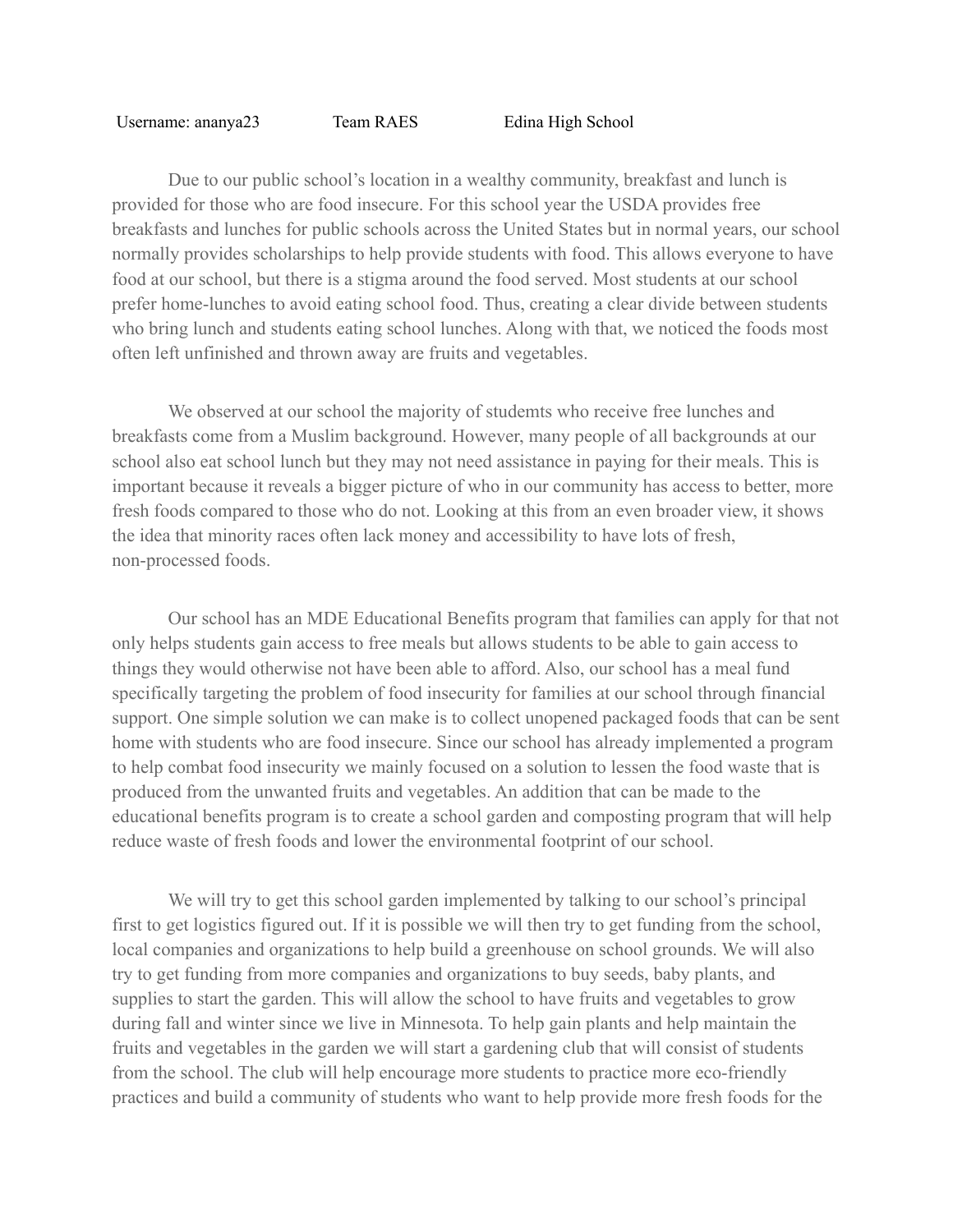school. This idea of a school greenhouse garden will help provide fresh and local foods for students at our school and any excess fruits and vegetables we plan to donate to local shelters or give to students who may want to bring them home. In order to contrast the fruit and vegetables that are thrown in the trash everyday at our school, we will try to get our principal to implement a composting program at our school. This will only require the school to purchase a few more trash cans and put labels with things that can be composted. Now this uneaten food can later become fertilizer that we could potentially use in the gardens to help give nutrients to so the vegetables and fruits plants can grow.